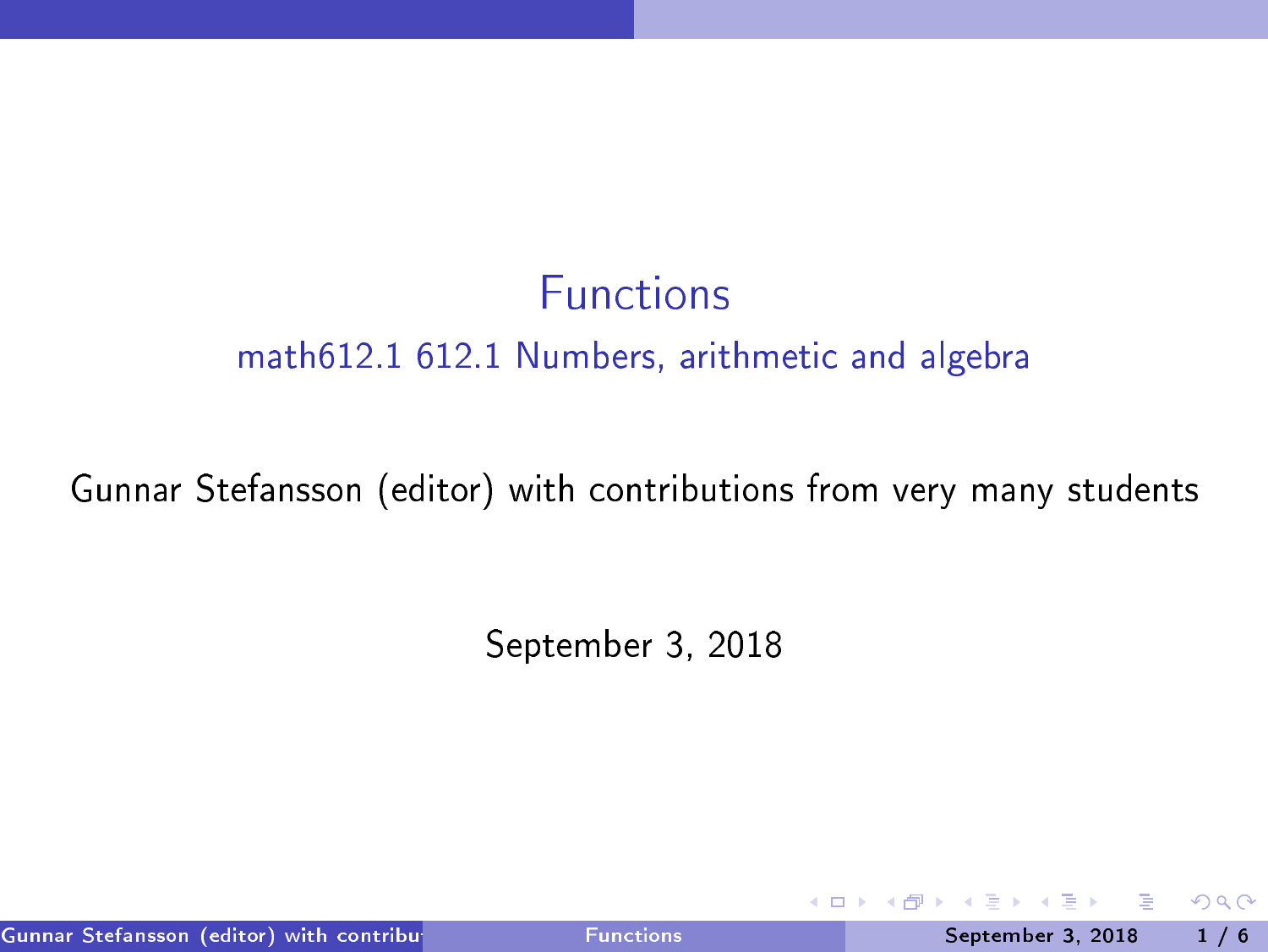## Fun
tions of <sup>a</sup> single variable

A fun
tion des
ribes the relationship between variables

Examples:  $f(x) = x^2$ <br>  $y = 2 + 3 \cdot x^4$ 



4 0 8

<span id="page-1-0"></span> $298$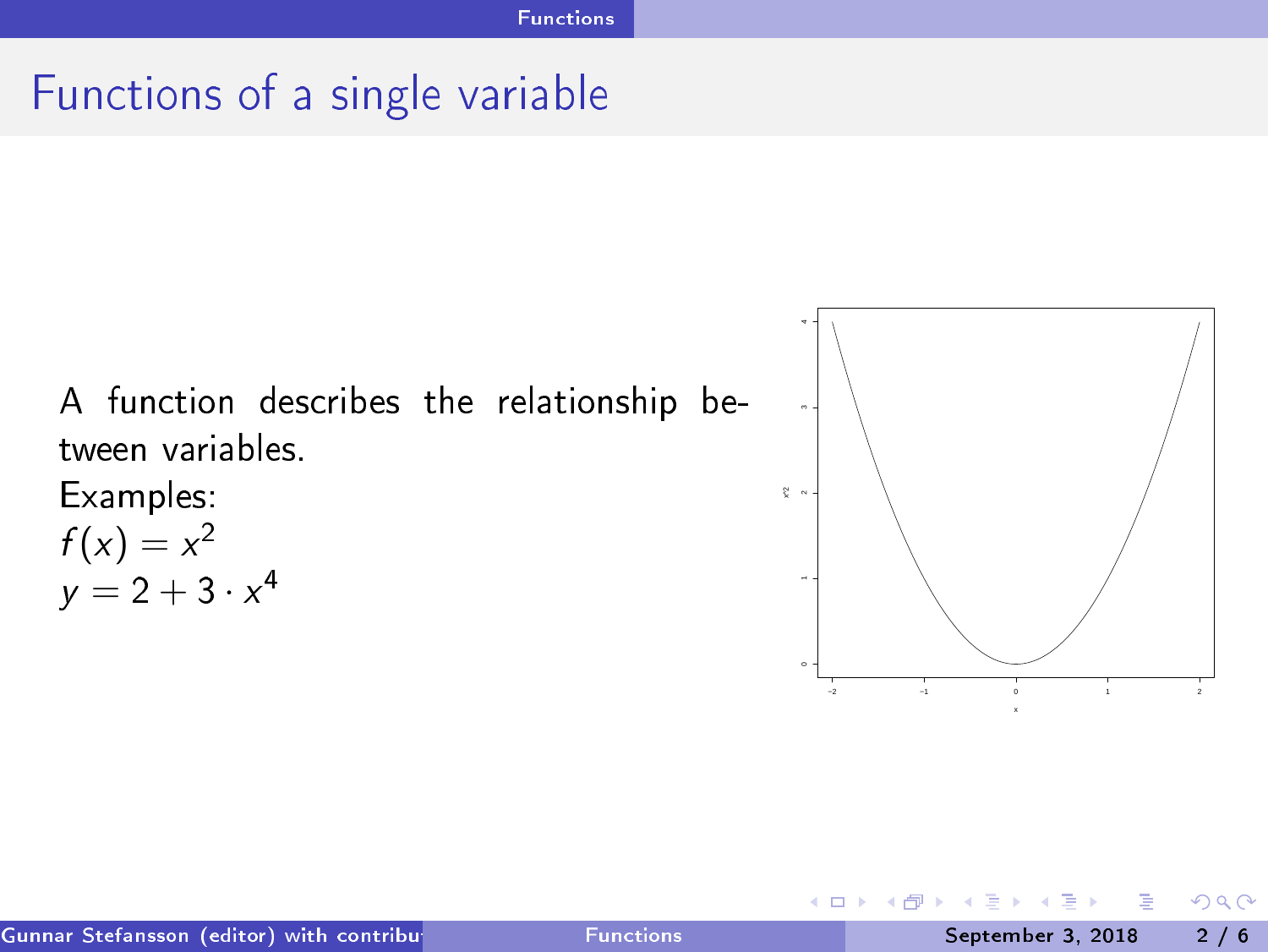# Functions in R

# A function can be defined in R using the "function" command



**K ロ ト K 何 ト** 

э

<span id="page-2-0"></span> $2980$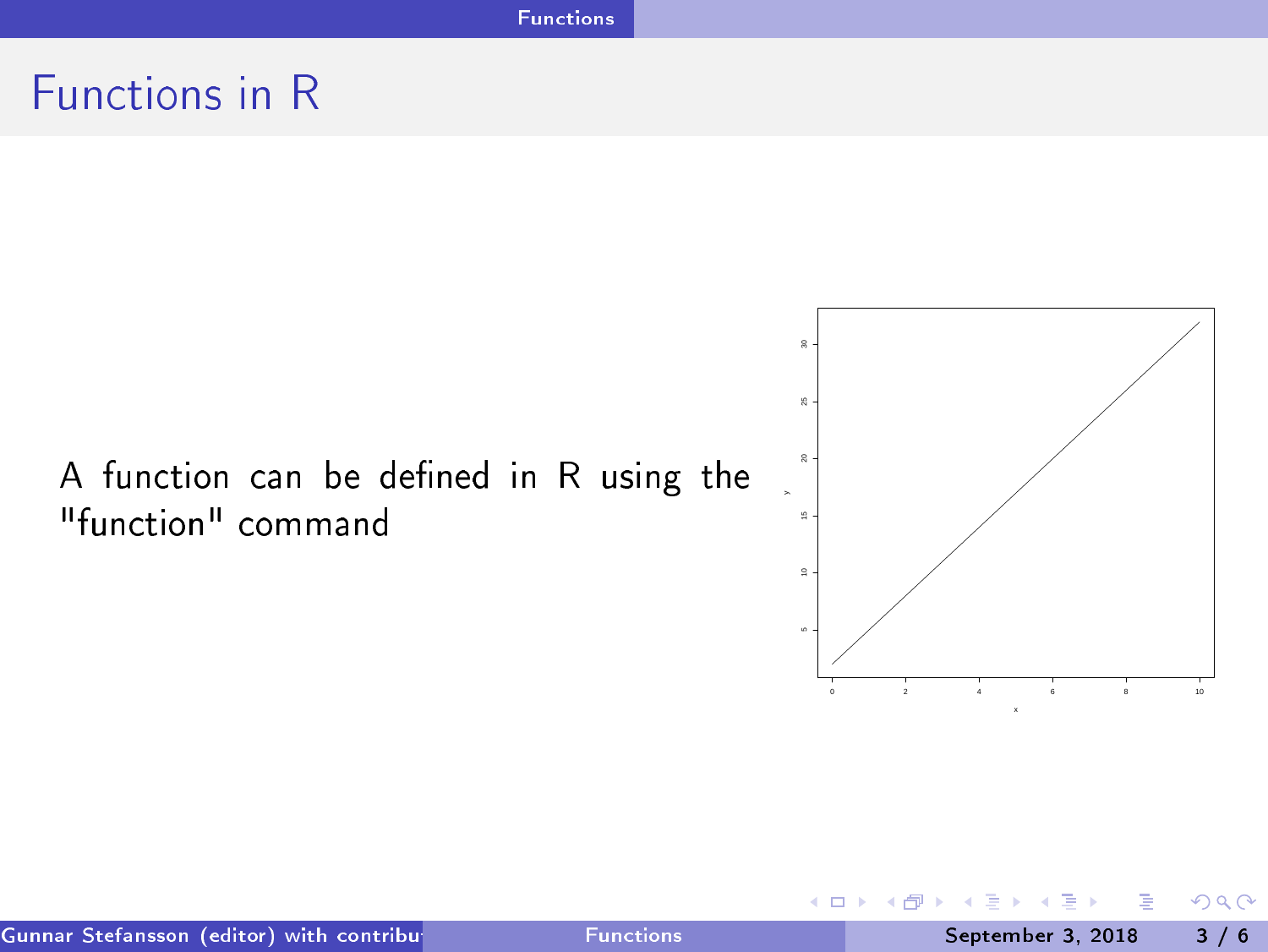## Ranges and plots in <sup>R</sup>

Functions in R can commonly accept a range of values and will return a orresponding vector with the output of the output of the output of the output of the output of the output of t Ranges an be dened using either the olomn (:) or the sequen
e fun
tion Example

```
x \le -1.5x \le -1.5x \leftarrow (-1):5x \leftarrow -(1:5)\mathbf x \sim \mathbf x
```
э

<span id="page-3-0"></span> $QQQ$ 

イロト イ母ト イヨト イヨト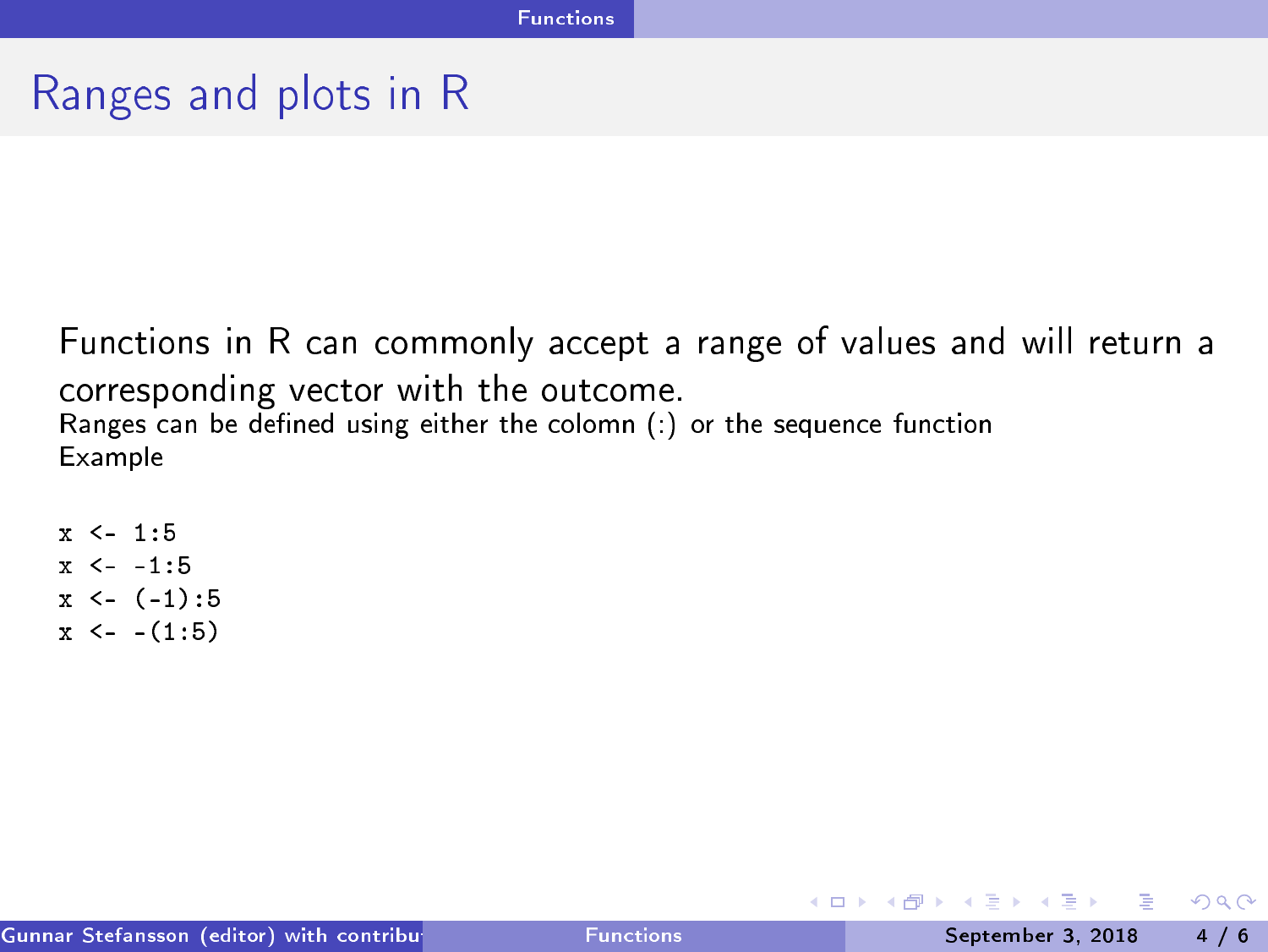## Plotting functions

In statistics, the function of interest is com-In statisti
s, the fun
tion of interest is ommonly called the response function. If we write  $Y=f(x)$ , the outcome Y is usually called the response variable and  $x$  is the explanatory variable. Function values are plotted on verti
al axis while x values are plotted on horizontal axis. This plots Y against x.



<span id="page-4-0"></span> $\Omega$